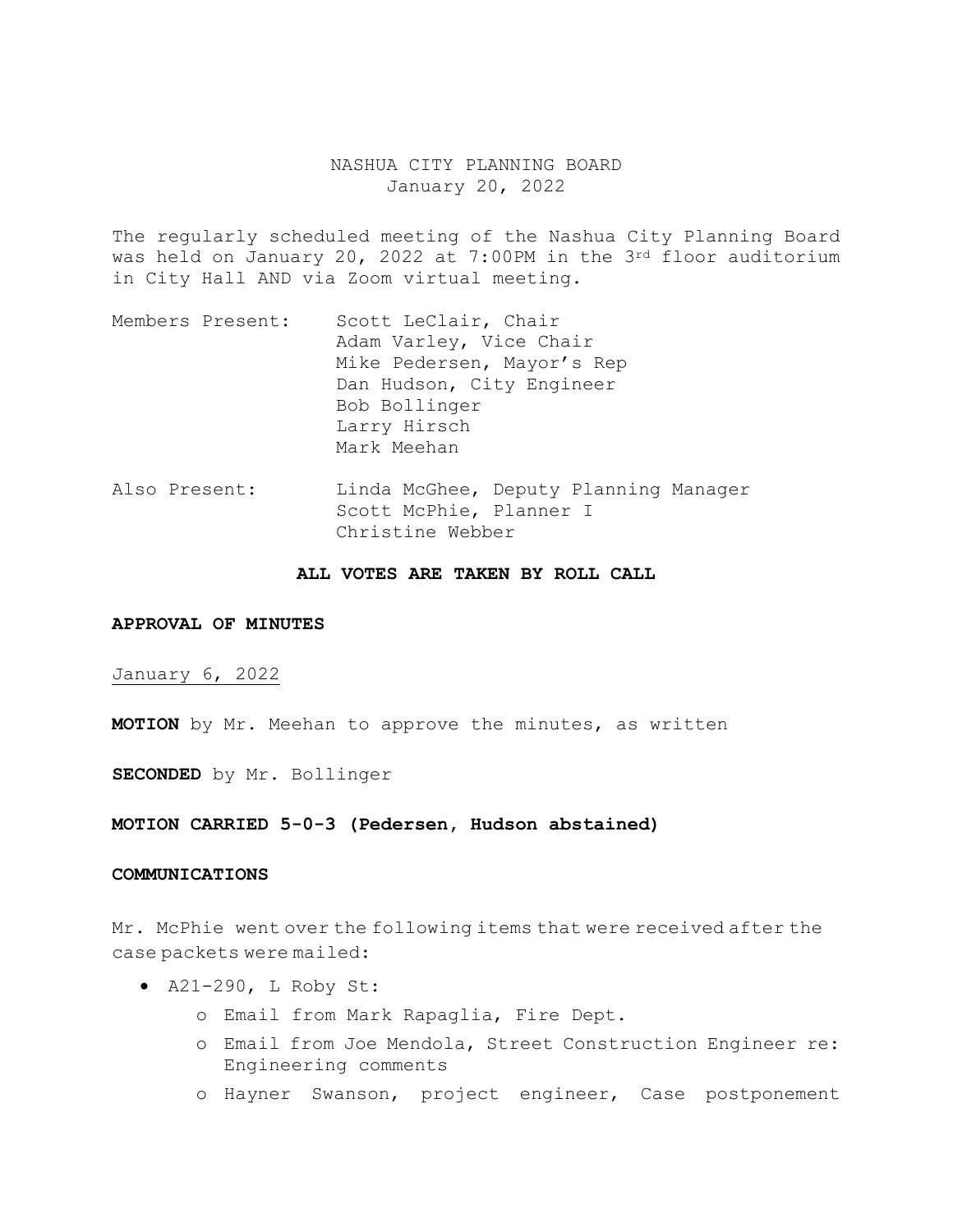until February 17, 2022

- A21-291, 76 & 80 Ridge Rd
	- o Email from Mark Rapaglia, Fire Dept.
	- o Email from Joe Mendola, Street Construction Engineer re: Engineering comments
- A21-292, 546 Amherst St
	- o Email from Mark Rapaglia, Fire Dept.
	- o Email from Joe Mendola, Street Construction Engineer re: Engineering comments
	- o Amended staff report

## **REPORT OF CHAIR, COMMITTEE & LIAISON**

None

#### **PROCEDURES OF THE MEETING**

After the legal notice of each conditional, special use permit, site plan or subdivision plan is read by the Chair, the Board will determine if that the application is complete and ready for the Board to take jurisdiction. The public hearing will begin at which time the applicant or representative will be given time to present an overview and description of their project. The applicant shall speak to whether or not they agree with recommended staff stipulations. The Board will then have an opportunity to ask questions of the applicant or staff.

The Chair will then ask for testimony from the audience. First anyone wishing to speak in opposition or with concern to the plan may speak. Please come forward to the microphone, state their name and address for the record. This would be the time to ask questions they may have regarding the plan. Next public testimony will come from anyone wishing to speak in favor of the plan. The applicant will then be allowed a rebuttal period at which time they shall speak to any issues or concerns raised by prior public testimony.

One public member will then be granted an opportunity to speak to those issues brought by the applicant during their rebuttal period. The Board will then ask any relevant follow-up questions of the applicant if need be.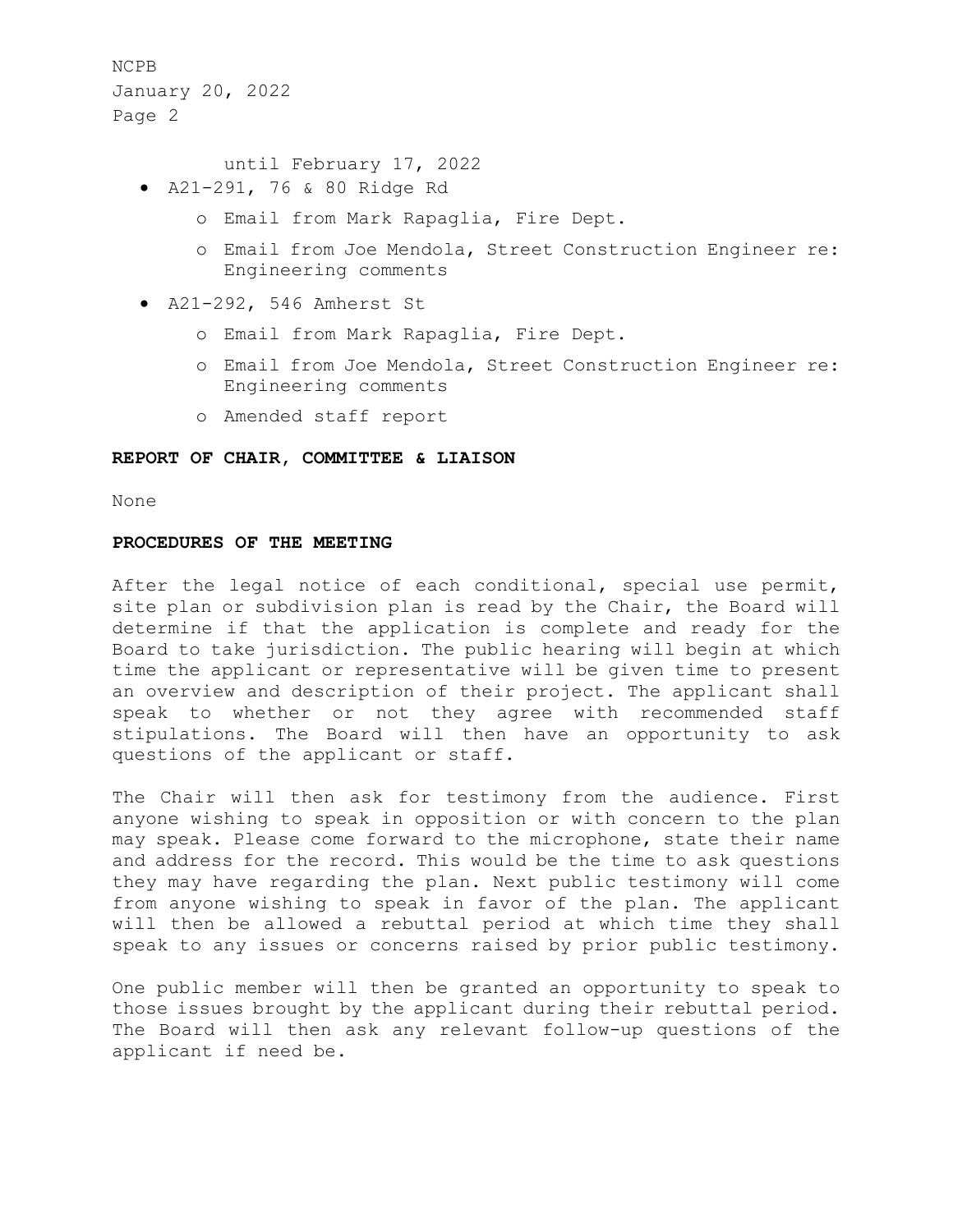After this is completed the public hearing will end and the Board will resume the public meeting at which time the Board will deliberate and vote on the application before us. The Board asks that both sides keep their remarks to the subject at hand and try not to repeat what has already been said.

Above all, the Board wants to be fair to everyone and make the best possible decision based on the testimony presented and all applicable approval criteria established in the Nashua Revised Ordinances for conditional, special use permits, site plans and subdivisions. Thank you for your interest and courteous attention. Please turn off your cell phones and pagers at this time.

#### **OLD BUSINESS – CONDITIONAL USE PERMITS**

None

### **OLD BUSINESS – SUBDIVISION PLANS**

**A21-0177** Jigna & Sachin Patel (Owners). Proposed subdivision amendment to move an existing utility easement. Property is located at 69 Cherrywood Drive. Sheet C. Lot 2755. Zoned R-40-Rural Residence (FUOD overlay). Ward 9. **[TABLED TO THE MARCH 10, 2022 MEETING]** 

Mr. LeClair said that the Board will rehear the three cases heard at the previous meeting due to a noticing error.

#### **OLD BUSINESS – SITE PLANS**

**A21-0267** Roscommon Investments, LLC (Owner) - Proposed site plan amendment to previous auto storage lot by adding a 4,980 sf auto auction building with a 1,615 mezzanine storage area and a vehicle storage lot. Property is located at 131 West Glenwood Street. Sheet 132 - Lot 38. Zoned "RA" Urban Residence and "HB" Highway Business.Ward 7.

**MOTION** by Mr. Bollinger to retake jurisdiction of the case

**SECONDED** by Mr. Meehan

### **MOTION CARRIED 7-0**

Mr. LeClair said what he is looking for here is a reminder from the applicant of the case content.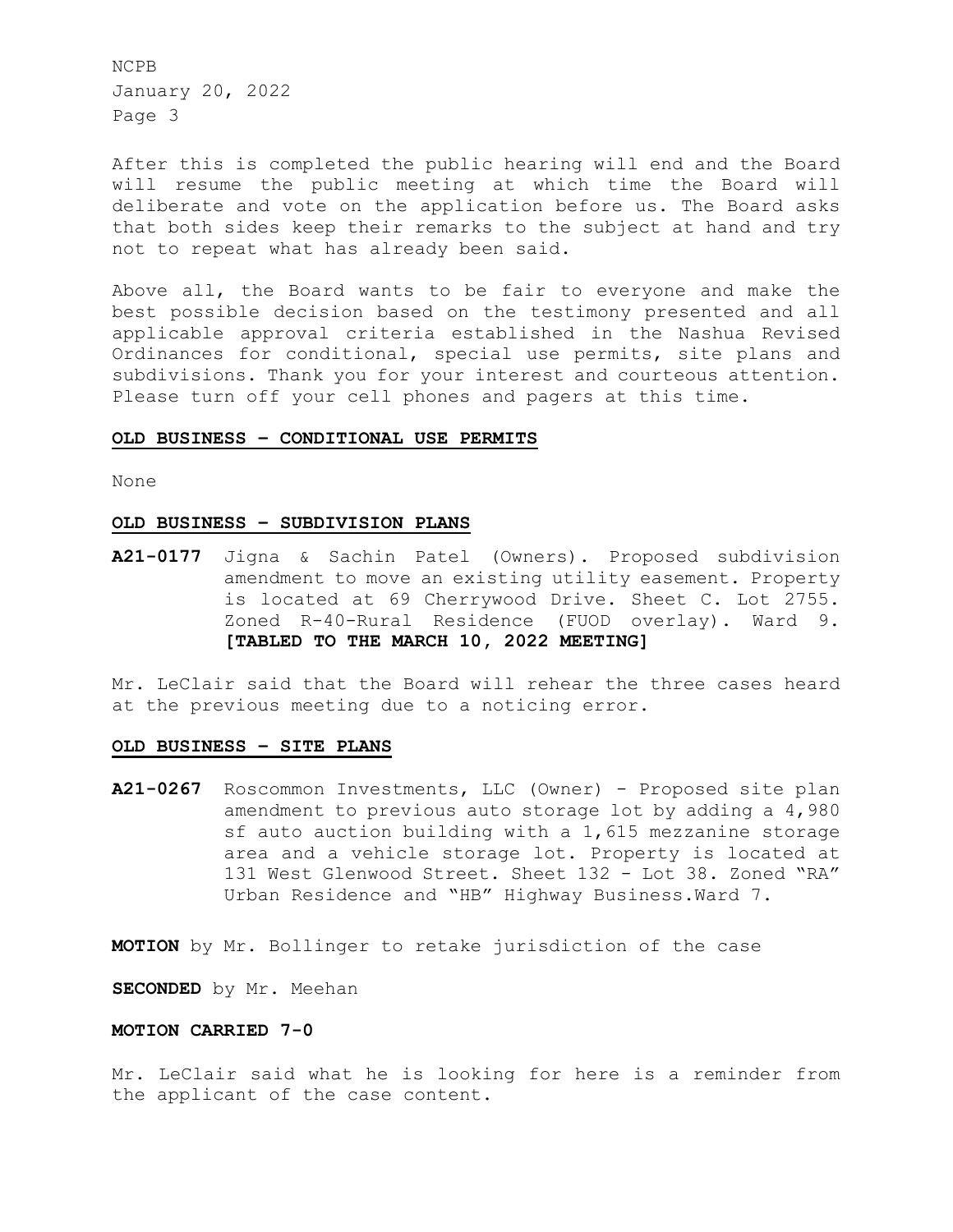# Paul Chisholm, Project Engineer, Keach Nordstrom Associates

Mr. Chisholm introduced himself as the surveyor for the project. The Board has seen this site a couple of times in the past year, more recently for an auto storage lot.

Mr. Chisholm said this proposal will amend the previous auto storage lot by adding a proposed 5,000-sf auction building on the south end of the site. Access will be from West Glenwood St. There were a couple of waiver requests associated with this request, as detailed in the staff report. Previously, they heard testimony from the team architect. The total number of car storage spaces are reduced. Other changes to the site are bringing utilities up. The stormwater will not change onsite, and there is a slight reduction in impervious surface.

## **SPEAKING IN FAVOR**

None

**SPEAKING IN OPPOSITION** 

None

### **PUBLIC MEETING**

Mr. LeClair closed the public hearing and moved into the public meeting. This is a case they heard before, and most people are aware of it. There is an updated memo in their packet.

Mr. Hudson said that stipulation #5 has been satisfied and can be removed.

**MOTION** by Mr. Varley to approve Old Business – Site Plan A21-0267. It conforms to §190-146(D) with the following stipulations or waivers:

- 1. All prior conditions of approval are incorporated herein and made part of this plan, unless otherwise determined by the Planning Board.
- 2. The request for a waiver of § 190-279(EE), which requires existing conditions to be shown on adjacent properties is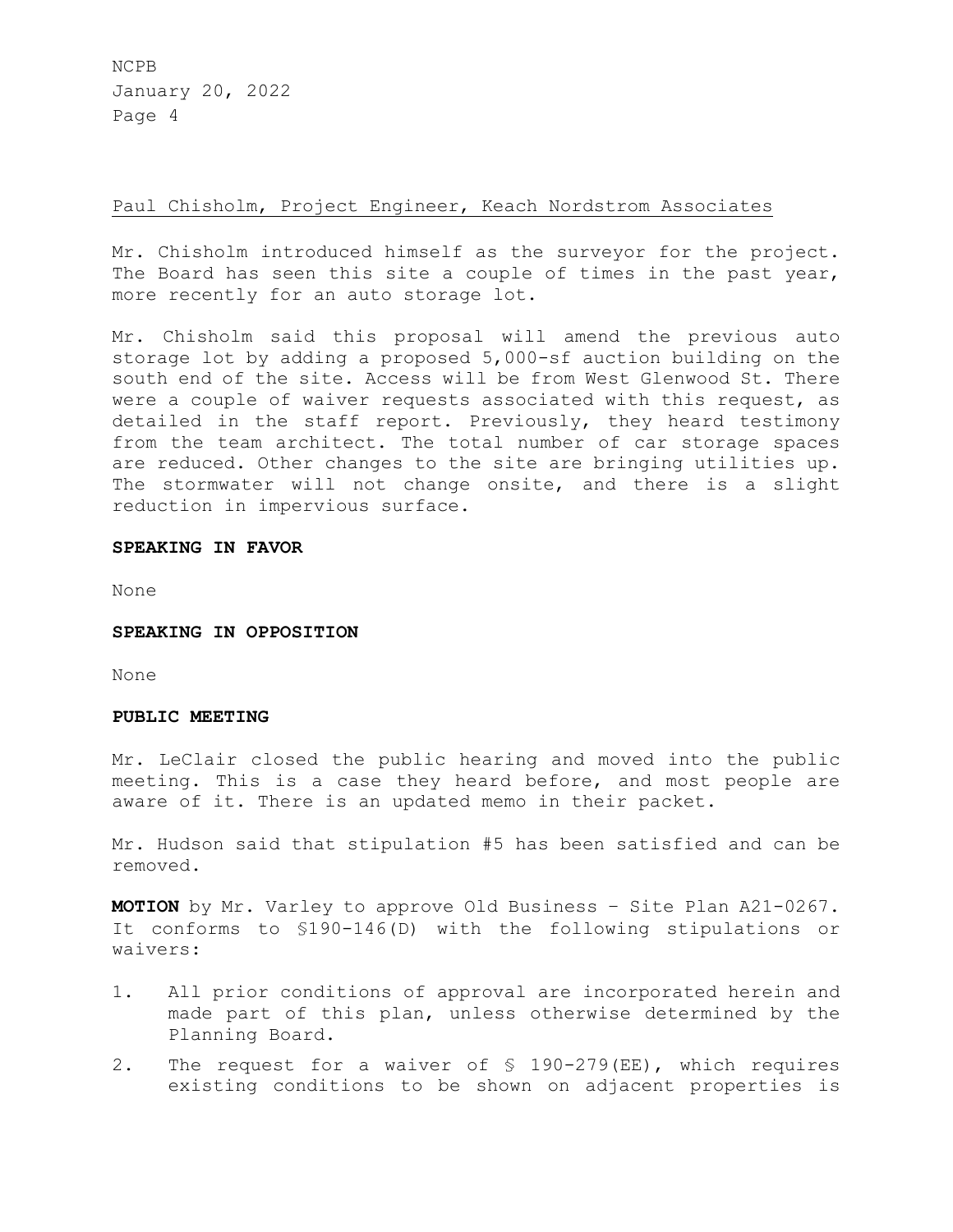> granted, finding that the waiver will not be contrary to the spirit and intent of the regulation.

- 3. The request for a waiver of § 190-172(D)(4)(c), which requires better quality façade materials as stated in the ordinance is granted, finding that the waiver will not be contrary to the spirit and intent of the regulation.
- 4. Prior to the Chair signing the plan, all minor drafting corrections will be made.
- 5. Prior to the Chair signing the plan, all comments in an email from Mark Rapaglia, Nashua Fire dated November 3, 2021 shall be addressed to the satisfaction of the Fire Department.
- 6. Cars cannot be unloaded to the lot from Daniel Webster Highway and West Glenwood Drive.
- 7. Prior to recording of the plan, all conditions from the Planning Board approval letter will be added to the final Mylar and paper copies submitted to the City.
- 8. Prior to recording the plan, the electronic file of the plan shall be submitted to the City of Nashua.
- 9. Any new easements will be submitted to Planning staff ahead of the Nashua Planning Board meeting for review by City Staff.
- 10. Update Alteration of Terrain Permit -1889 so the project reflects an auto auction site not Auto Body Shop.
- 11. Prior to any work, a pre-construction meeting shall be held and a financial guarantee shall be approved.
- 12. Prior to the issuance of the Certificate of Occupancy, an updated as-built plan locating any new driveways, utilities, and landscaping shall be completed by a professional New Hampshire licensed engineer or surveyor and submitted to Planning and Engineering Departments. The as-built plan shall include a certification by a NH licensed professional engineer that all construction was generally completed in accordance with the approved site plan and applicable regulations.
- 13. Prior to the issuance of the Certificate of Occupancy, all on-site improvements shall be substantially completed, provided that paving may be completed to base course and landscaping may be completed as seasonally permitted; and further provided that a financial guarantee will be required for any work remaining.
- 14. Prior to the Chair signing the plan a contribution of \$4,200 will be made to the Daniel Webster Highway corridor account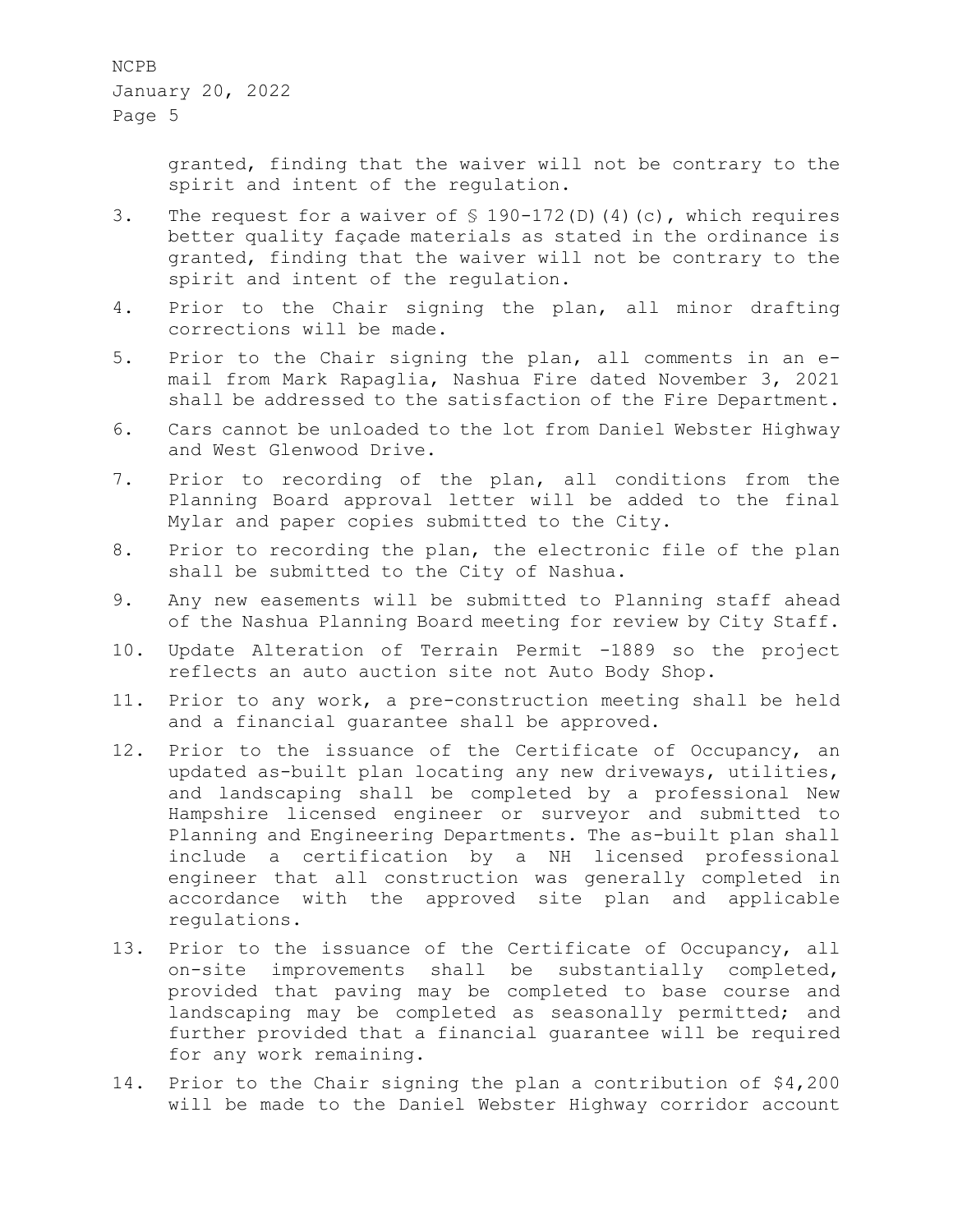as indicated in an e-mail from Wayne Husband, Senior traffic engineer, dated January 6, 2022. **SECONDED** by Mr. Hirsch

Mr. Pedersen said he was not present at the January  $6<sup>th</sup>$  meeting, should be abstain?

Mr. LeClair said that is reasonable.

## **MOTION CARRIED 6-0-1 (Pedersen abstained)**

**A21-0286** Amerco Real Estate Company (Owner) - U-Haul Company of Eastern Massachusetts (Applicant) - Application and acceptance of proposed site plan amendment to expand existing U-Haul facility by adding 6,000 square feet of storage units. Property is located at 11 Northwest Boulevard. Sheet 1 - Lot 38. Zoned "PI" Park Industrial. Ward 2.

**MOTION** by Mr. Hirsch to retake jurisdiction of the case

**SECONDED** by Mr. Bollinger

**MOTION CARRIED 7-0** 

Earl Blatchford, Project Manager, Hayner Swanson Inc.

Mr. Blatchford introduced himself as the representative for the project.

Mr. Blatchford said they are here for a change of use from the previous truck and trailer leasing, which has relocated to 476 Amherst St. The proposed use is primarily self-storage, with the ability to lease a few vans to the lessees. They are adding 2,100 sqft of pavement. The units will be prefabricated. They are improving stormwater management, landscaping, and lighting. They are using the current driveway. Stormwater improvements include dredging the old grassed swale and installing a rain garden. They have addressed Planning comments. The only thing that has changed since January 6<sup>th</sup> is that they have addressed Engineering comments.

## **SPEAKING IN FAVOR**

None

**SPEAKING IN OPPOSITION**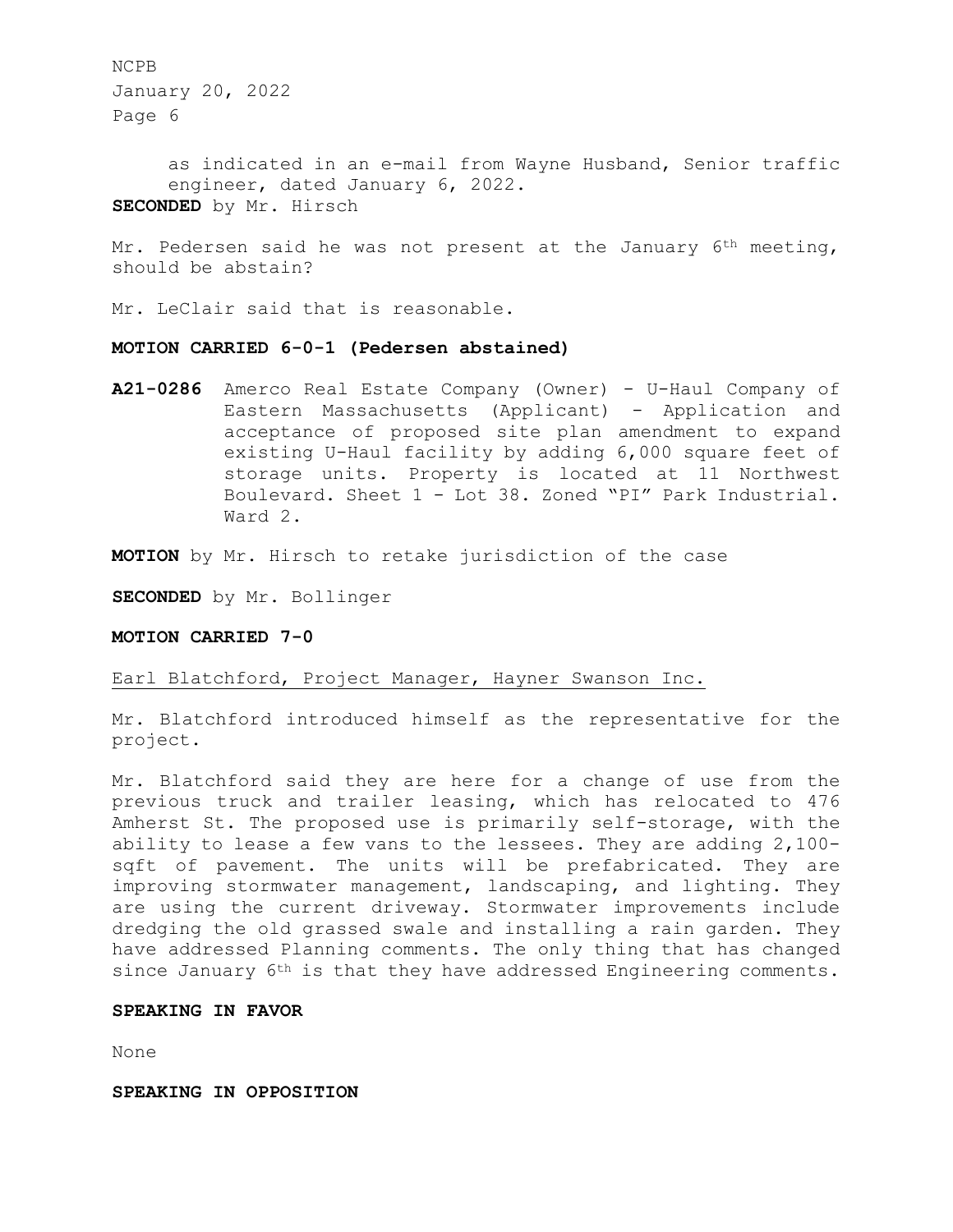# None **PUBLIC MEETING**

Mr. LeClair closed the public hearing and moved into the public meeting.

Mr. Hudson provided clarification on the stipulations contained in the staff report.

**MOTION** by Mr. Varley to approve Old Business – Site Plan A21-0286. It conforms to §190-146(D) with the following stipulations or waivers:

- 1. The request for a waiver of § 190-172, which requires certain building elevations for slightly sloped shed roofs and specific color scheme, is granted, finding that the waiver will not be contrary to the spirit and intent of the regulation.
- 2. The request for a waiver of § 190-198, which requires a minimum, number of parking spaces, is granted, finding that the waiver will not be contrary to the spirit and intent of the regulation.
- 3. The request for a waiver of § 190-279 EE, which requires showing existing conditions off site, is granted, finding that the waiver will not be contrary to the spirit and intent of the regulation.
- 4. Prior to the Chair signing the plan, any minor drafting corrections will be made to the plan.
- 5. Prior to the Chair signing the plan, all conditions from the Planning Board approval letter will be added to the cover page of the final mylar and paper copies submitted to the City.
- 6. Prior to the Chair signing the plan, all comments in a letter from Joe Mendola, Street Construction Engineer dated January 3, 2022 shall be addressed to the satisfaction of the Division of Public Works.
- 7. Prior to the pre-construction meeting, the applicant shall make a \$2,600 contribution to the Amherst Street Traffic corridor account.
- 8. Prior to the issuance of a building permit, the electronic copy of the plan will be submitted to the City of Nashua.
- 9. Prior to the issuance of a building permit, stormwater documents will be submitted to City staff for review and recorded at the applicant's expense.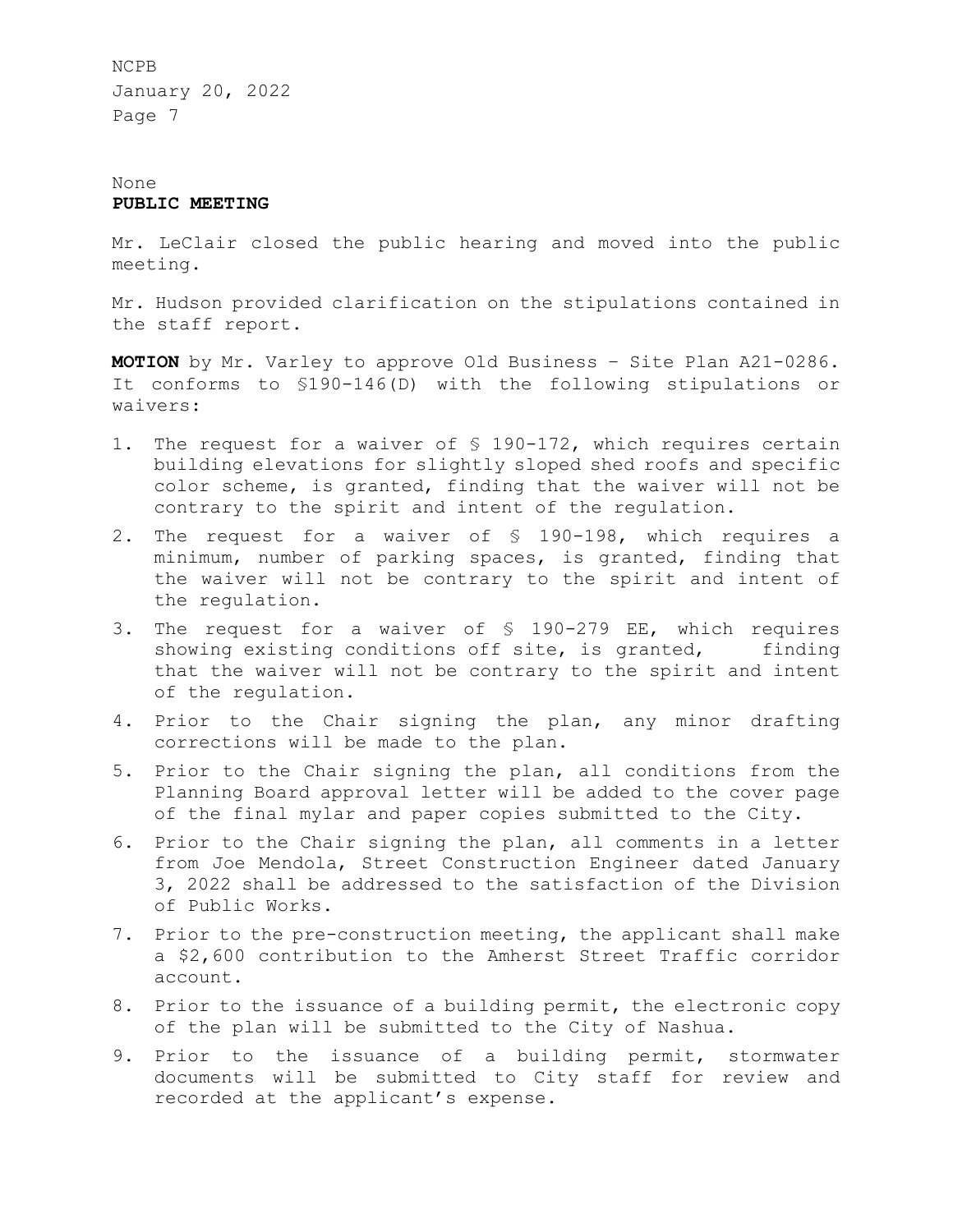- 10. Prior to the issuance of a certificate of occupancy, all site improvements shall be completed.
- 11. Prior to any work and a pre-construction meeting, a financial guarantee shall be approved.

**SECONDED** by Mr. Bollinger

### **MOTION CARRIED 6-0-1 (Pedersen abstained)**

**A21-0287** Cash Max Properties, LLC (Owner) - Application and acceptance of proposed site plan amendment to change the use from 358 square foot of residential to retail convenience store use and to formally classify the 1,518 SF existing residential unit as legally non-conforming. Property is located at 136 East Hollis Street. Sheet 40 - Lot 15.Zoned "GI" General Industrial & "TOD" Transit Oriented Development Overlay District. Ward 7.

**MOTION** by Mr. Bollinger to retake jurisdiction of the case

**SECONDED** by Mr. Hirsch

#### **MOTION CARRIED 7-0**

## Steve Auger, Project Manager, Hayner Swanson Inc.

Mr. Auger introduced himself as the representative for the owner. He said this is a change of use plan to change 358-sqft of residential space to convenience store and classify an existing 1,518-sqft residential space as legal. He described the floorplan of the building. They are planning to add a small amount of pavement to make all three parking spaces the standard size. They are requesting a waiver request, as outlined in the staff report. Because this site is within the TOD overlay, a site suitability report has been included.

## **SPEAKING IN FAVOR**

None

## **SPEAKING IN OPPOSITION**

None

**PUBLIC MEETING**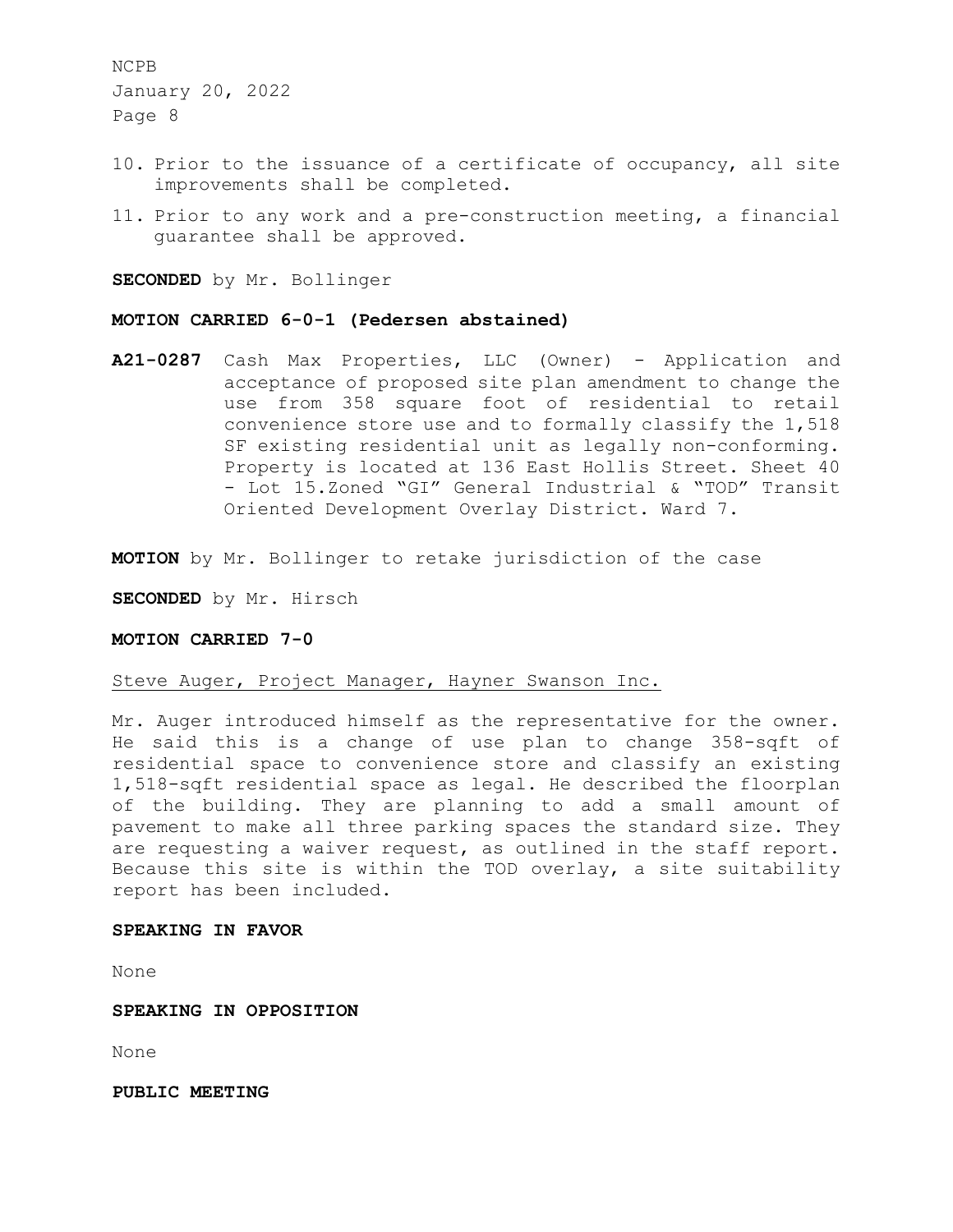Mr. LeClair closed the public hearing and moved into the public meeting. Mr. Hudson said that stipulation #4 can be removed.

**MOTION** by Mr. Varley to approve Old Business – Site Plan A21-0287. It conforms to §190-146(D) with the following stipulations or waivers:

- 1. The request for a waiver of NRO § 190-279 (EE) which requires existing conditions to be shown on adjacent parcels, is granted, finding that the waiver will not be contrary to the spirit and intent of the regulation.
- 2. Prior to the Chair signing the plan, all conditions from the Planning Board approval letter will be added to the cover page of the final mylar and paper copies submitted to the City.
- 3. Prior to the Chair signing the plan all minor drafting corrections will be made.
- 4. Prior to the Chair signing the plan a contribution of \$5,600 will be made to the East Hollis Street Corridor Account as indicated in an e-mail from Wayne Husband, Senior traffic engineer, dated January 4, 2022.
- 5. Prior to the Chair signing the plan Stormwater documents will be submitted to Planning staff for review and recorded with the plan at the applicant's expense.
- 6. Prior to any work, a pre-construction meeting shall be held and a financial guarantee shall be approved.
- 7. Prior to the issuance of a certificate of occupancy, all offsite and on-site improvements will be completed.

**SECONDED** by Mr. Bollinger

**MOTION CARRIED 7-0** 

## **NEW BUSINESS – CONDITIONAL USE PERMIT**

**A21-0290** Elizabeth Lu (Owner) Matthew Plante (Applicant) – Application and acceptance of proposed Special Use Permit to allow the construction of a single family home with access from a paper street. Property is located at "L" Roby Street. Sheet 126 - Lot 103. Zoned "RA" Urban Residence. Ward 6. **[POSTPONED TO THE FEBRUARY 17, 2022 MEETING]**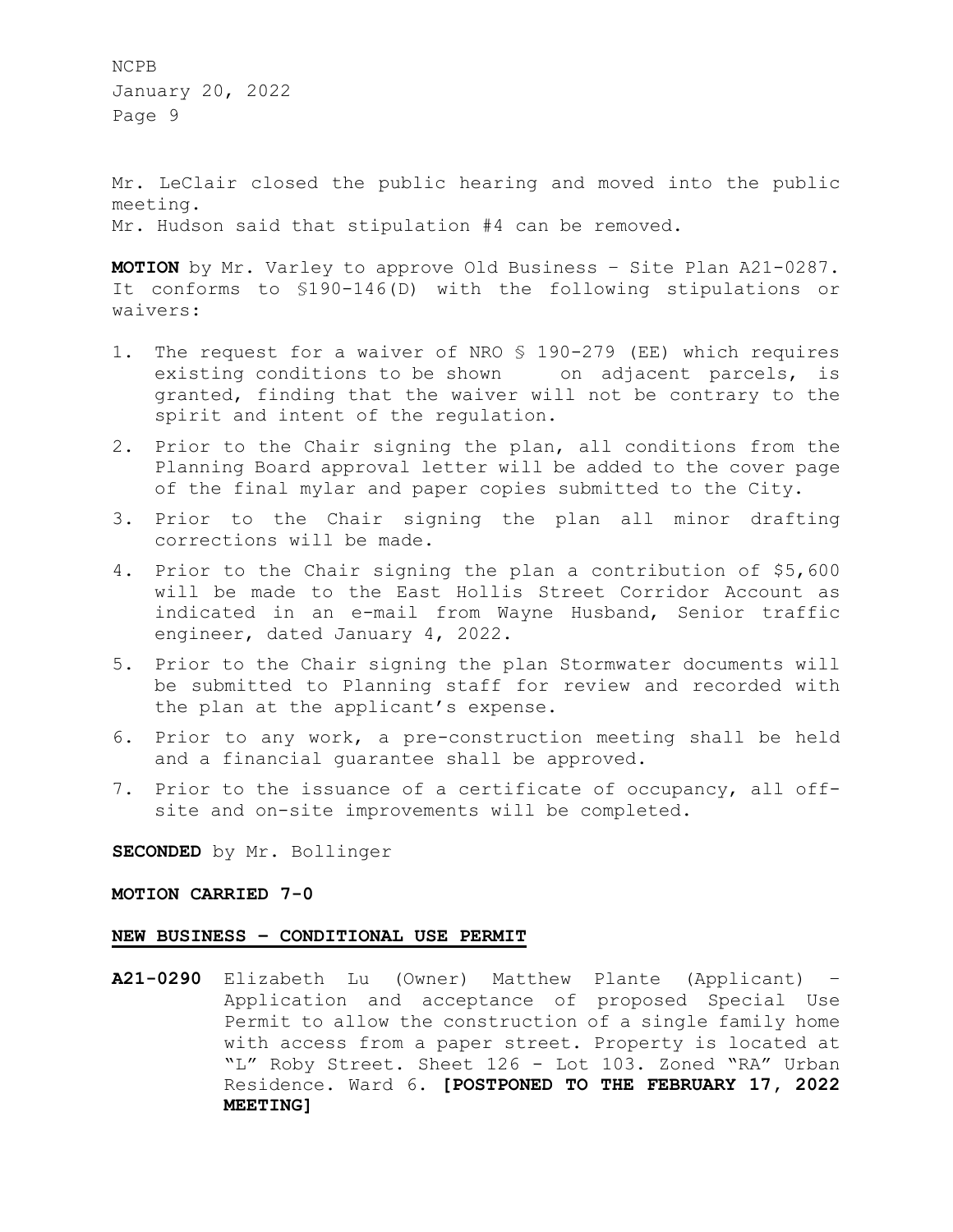#### **NEW BUSINESS – SUBDIVISION PLANS**

**A21-0291** Robert and Lorraine Pelletier (Owner) Jon and Lois Bell (Applicant) - Application and acceptance of proposed lot line relocation plan. Property is located at 76 & 80 Ridge Road. Sheet C - Lots 204 & 205. Zoned "R40" Suburban Residence. Ward 5.

**MOTION** by Mr. Hirsch that the application is complete and the Planning Board is ready to take jurisdiction

**SECONDED** by Mr. Bollinger

## **MOTION CARRIED 7-0**

## Atty. Brittney White, Smith-Weiss Shepard & Spony, PC

Atty. White introduced herself as representative for Bob and Lorraine Pelletier. With her is Samuel Ingram, surveyor for Meridian Land Services.

Atty. White said this is a simple lot line relocation. The owners of 76 Ridge Road are looking to sell their home, and would like to give their neighbor some land before they do so. She briefly outlined the proposed land transfer.

#### **SPEAKING IN FAVOR**

None

### **SPEAKING IN OPPOSITION**

None

# **PUBLIC MEETING**

Mr. LeClair closed the public hearing and moved into the public meeting.

Ms. McGhee recommended the addition of a stipulation regarding Engineering comments.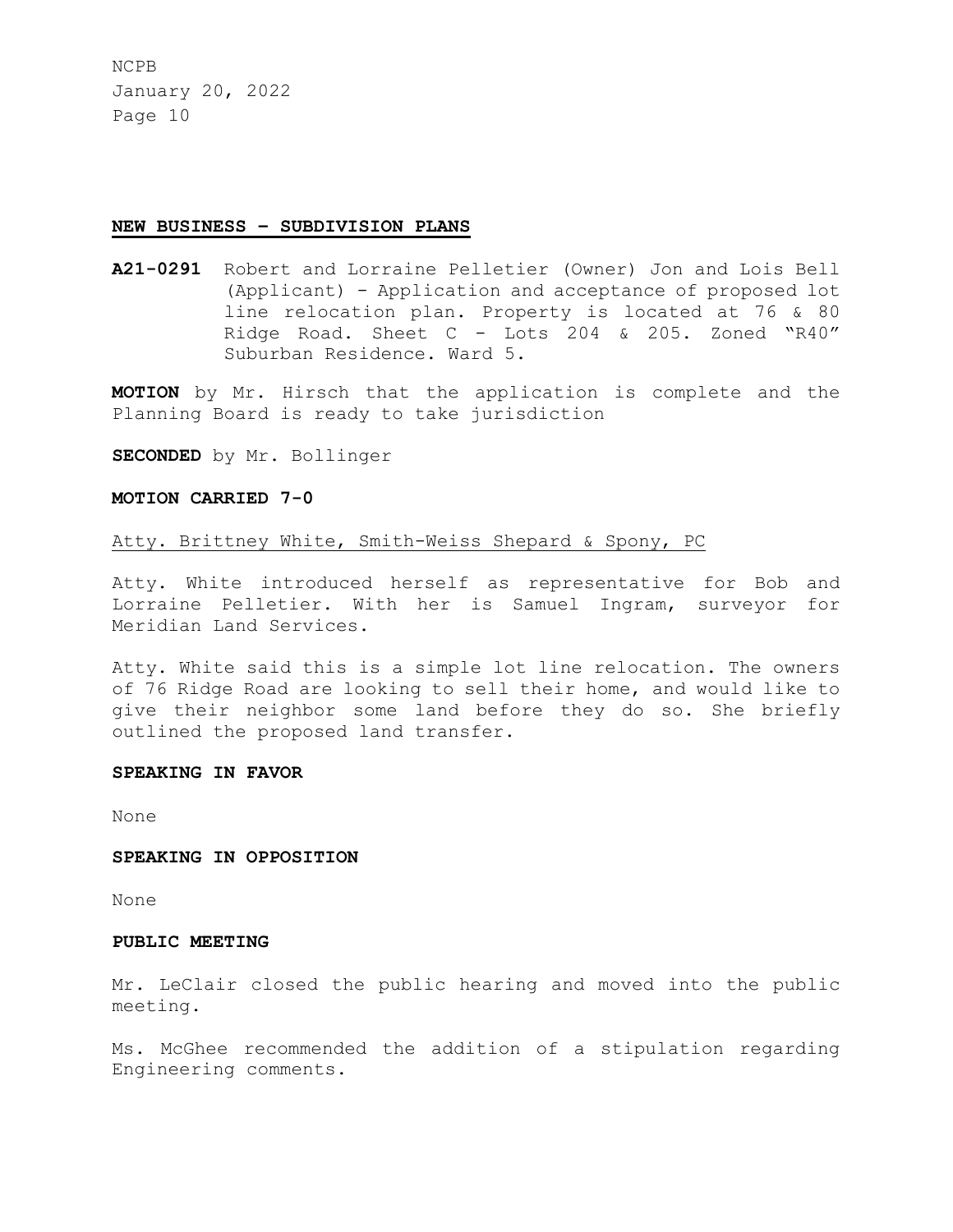**MOTION** by Mr. Bollinger to approve New Business – Subdivision Plan A21-0291. It conforms to §190-138(G) with the following stipulations or waivers:

- 1. The request for a waiver of § 190-282(B)(9), which requires an existing conditions plan, is granted, finding that the waiver will not be contrary to the spirit and intent of the regulation.
- 2. Prior to the Chair signing the plan, any drafting corrections will be made.
- 3. Prior to the Chair signing the plan, all conditions from the Planning Board approval letter will be added to the cover page of the final mylar and paper copies submitted to the City.
- 4. Prior to the Chair signing the plan, the electronic file of the subdivision plan shall be submitted to the City of Nashua.
- 5. Prior to the Chair signing the plan, all comments in an e-mail from Joe Mendola, Street Construction Engineering, dated 1/18/2022 shall be addressed to the satisfaction of the Division of Public Works.

**SECONDED** by Mr. Hirsch

Mr. Meehan led a brief discussion regarding stipulation #2.

# **MOTION CARRIED 7-0**

## **NEW BUSINESS – SITE PLANS**

**A21-0292** Weston Associates Development Co., Inc. (Owner) Buckley-Amherst, LLC (Applicant) - Application and acceptance of proposed amendment to NR1763 to show a restaurant and lounge with up to 275 seats, an outdoor patio and retail space. Property is located at 546 Amherst Street. Sheet H - Lot 546. Zoned "GB" General Business and "PI" Park Industrial. Ward 2.

**MOTION** by Mr. Meehan that the application is complete and the Planning Board is ready to take jurisdiction

**SECONDED** by Mr. Hirsch

### **MOTION CARRIED 7-0**

Tom Zajac, Civil Engineer, Hayner Swanson Inc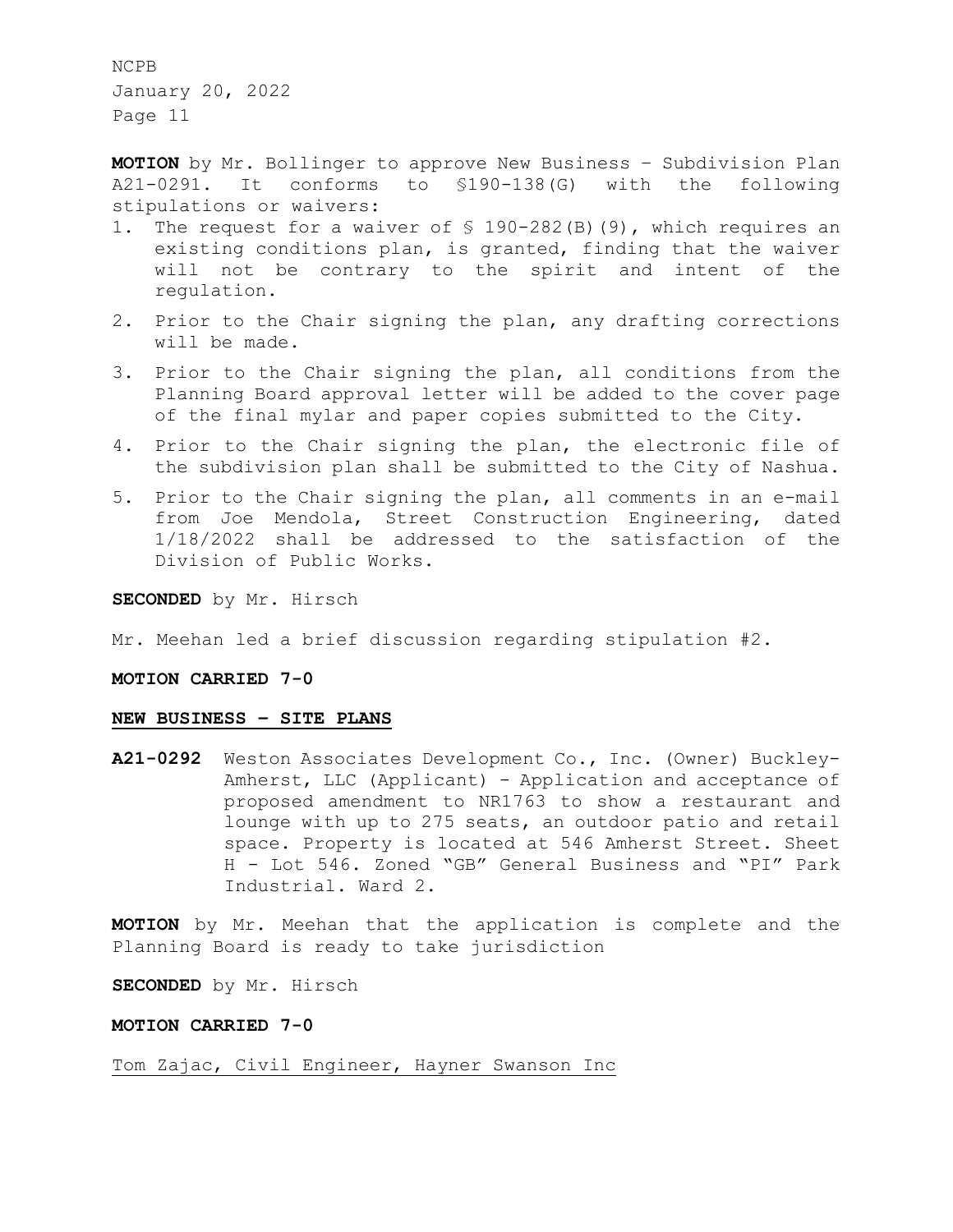Mr. Zajac introduced himself as the representative for the applicant. With him is Atty. Brad Westgate of Winer & Bennett, and applicants Michael and Ian Buckley.

Mr. Zajac said they are seeking a change of use to convert the existing vacant building from educational office to restaurant retail use with associated site improvements.

Mr. Zajac provided an overview of the subject lot and surrounding properties. The site is bordered by industrial uses to the south and east, Round Pond to the west, and multifamily residential to the north. The site is developed, with the previous use being educational offices associated with Southern NH University. The building has been vacant for five years. The majority of the site is developed except for a wooded buffer along Round Pond. There is an existing driveway connection to the rear abutting property, but they are not aware of any formally existing easement or right of way. The applicant has made contact with that property owner, and no changes are being made to that besides the historical use. He described utilities.

Mr. Zajac said there are some wetland and shoreland protection buffers associated with Round Pond, as well as a 50-ft conservation area. There is no formal drainage or stormwater infrastructure associated with the site. Amherst Street was paved in 2019 and is under moratorium under July 2024.

Mr. Zajac said there were some recent approvals for this site, and there is a valid site plan approval granted in 2019 for a retail restaurant proposal. That approval would be withdrawn if this application is approved.

Mr. Zajac said this proposal is to convert the existing vacant building to a restaurant retail use. They would use 14,000-sqft of the building for restaurant, and 3,000-sqft for retail. They are proposing a new outdoor patio facing Round Pond, with 275 seats total. The exact restaurant type is yet to be determined, but will be locally owned and operated by the Buckley team. The hours of operation for the restaurant will be Monday-Sunday, 11AM-11PM. The retail use will operate Monday-Sunday, 10AM-7PM.

Mr. Zajac said the existing curb cuts will remain. The northern parking lot will be used for deliveries, employee parking, and the retail use. The southern parking lot will be reconstructed, with a section of porous pavement by Round Pond. They are proposing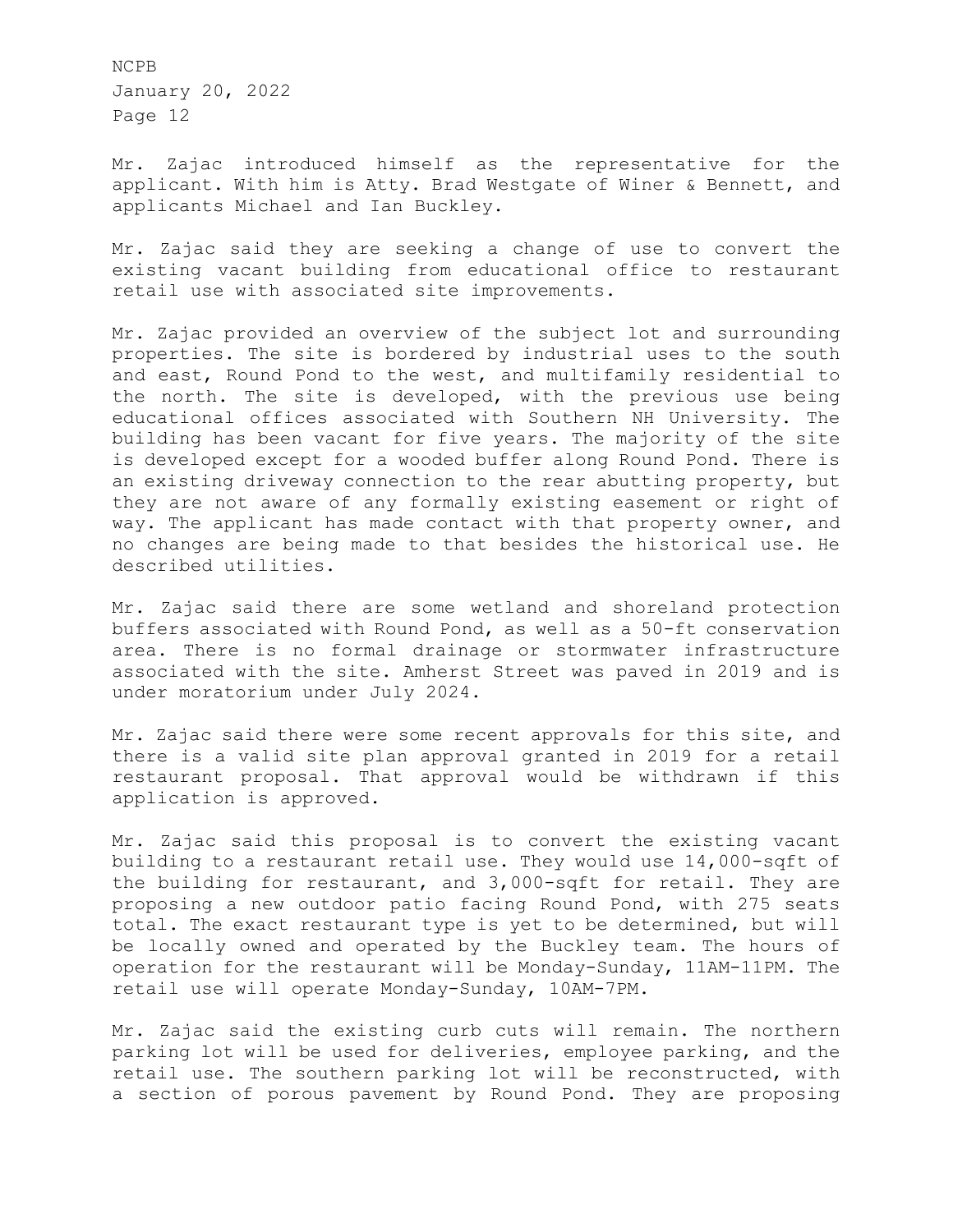some ADA improvements at the main entrances. Existing utilities will remain in place, with no new landscaping or lighting. Because they are redeveloping within the protection shoreland, they have filed a NHDES Shoreland Protection Permit. Mr. Zajac outlined the proposed stormwater improvements. They are installing 20 porous pavement parking spaces and removing pavement around the building, as well as a catch basin. The improvements will result in a slight decrease in stormwater, as well as more pretreatment of runoff.

Mr. Zajac said they prepared a traffic memo and trip generation analysis. They are well under the thresholds required for a full traffic study. The city traffic engineer requested that the applicant pay an Amherst Street Corridor fund contribution of \$19,400.00, which the applicant has agreed to.

Mr. Zajac said they are requesting three waivers, as per the staff report. They believe they have addressed all Planning comments. They believe all outstanding Engineering comments can be addressed to staff's satisfaction. They believe this site is being redeveloped in a responsible manner, and is an opportunity to bring to life a vacant building along one of Nashua's main corridors.

Mr. Bollinger said they have seen an application in the past that connected to the Blackstone Drive intersection. Is it possible that the site could utilize that signalized intersection? Right now they would be limited to right in, right out access.

Mr. Zajac said their plan is different than what was previously approved. They are not proposing any access at that location.

Mr. Bollinger asked if someone else improved the intersection, would they use it?

Mr. Zajac said he believes this property is locked into two curb cuts.

Mr. Bollinger said he's not trying to make it more complicated, but he knows that others have discussed improvements and didn't know if this was a possibility.

## Atty. Brad Westgate, Winer & Bennett

Atty. Westgate said the research they did for title and NHDOT curb cut and takings locks them into those two curb cuts. That's all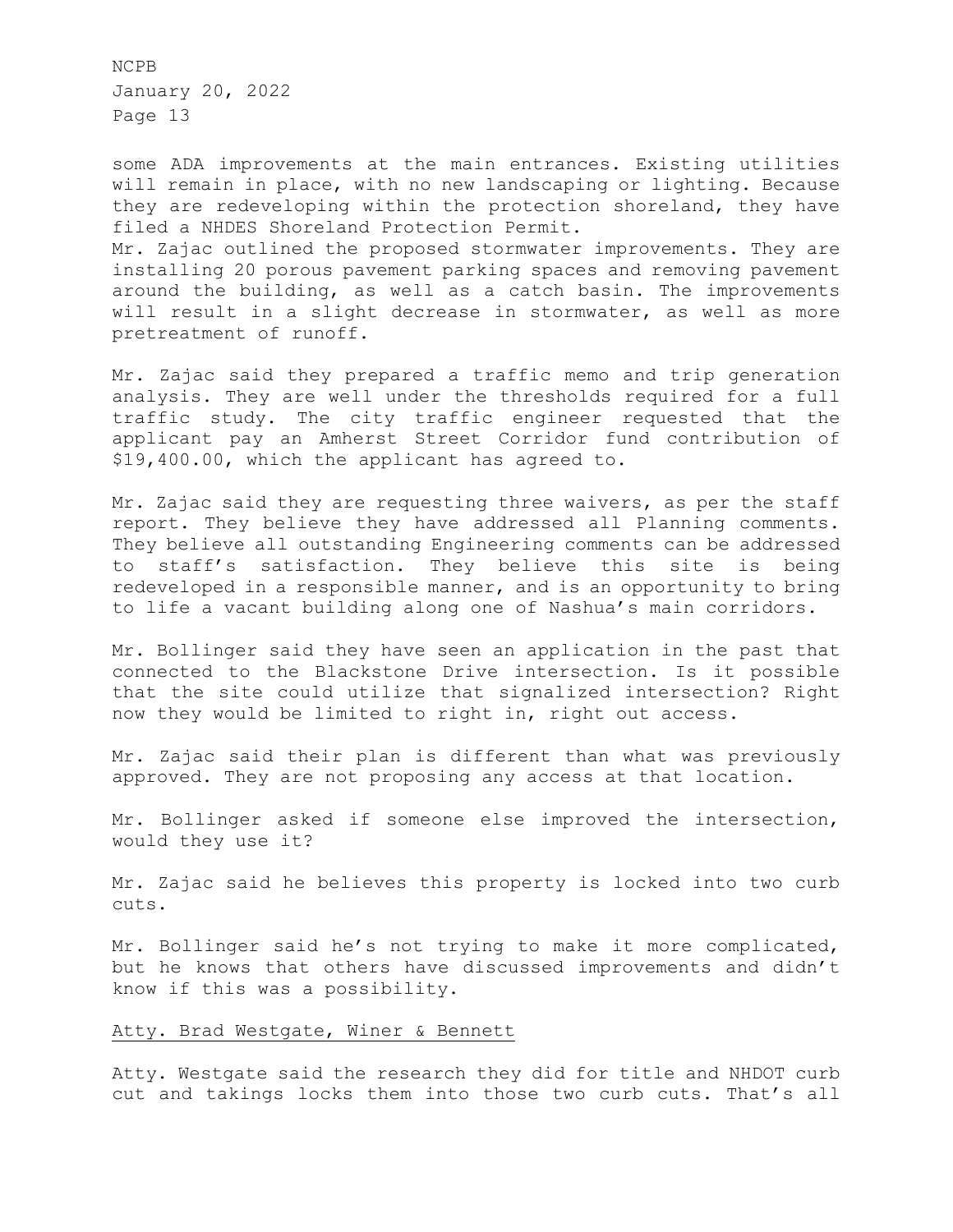they have the rights for. There is an informal back access to the rear, but no written easement to that fact.

Mr. Hudson said they worked with the applicant extensively to try and make a fourth leg at that intersection, and it was not ideal. It was a skewed approach, and there was limited room between the intersection and the pond. The other thing is it required an easement to place a mast arm on the opposite side of the street. This configuration is suitable, and they have no plans of adding a fourth leg at the intersection.

Mr. Zajac said with this project they are keeping the existing building due to the buffers and deed restrictions. That leg would be a dead end at the northerly parking lot. They would need to raze the building and build a new one to make the connection work.

Mr. Varley asked for clarification of the waivers.

Mr. Zajac explained the architectural changes they are proposing. They are hoping to get relief for the section to get some flexibility on how to dress up the existing building when they start working with an architect.

Mr. Varley said he doesn't have any concerns. He asked about the landscaping waiver, and asked if they are maintaining the status quo.

Mr. Zajac said correct. They are maintaining the existing layout and losing five spaces to pull back on impervious surface.

Mr. LeClair asked if the architectural waiver would be for the entire 190-172.

Mr. McPhie said yes.

A brief discussion of recommended stipulations ensued.

Mr. Meehan said it looks like there is a southern access to Capital Street, and asked if it is gated.

Mr. Zajac said that is the connection he previously referred to. It's historically been used as an open shared driveway, but there is no formal agreement between the two parties.

Mr. Meehan said Capitol Street allows left turns.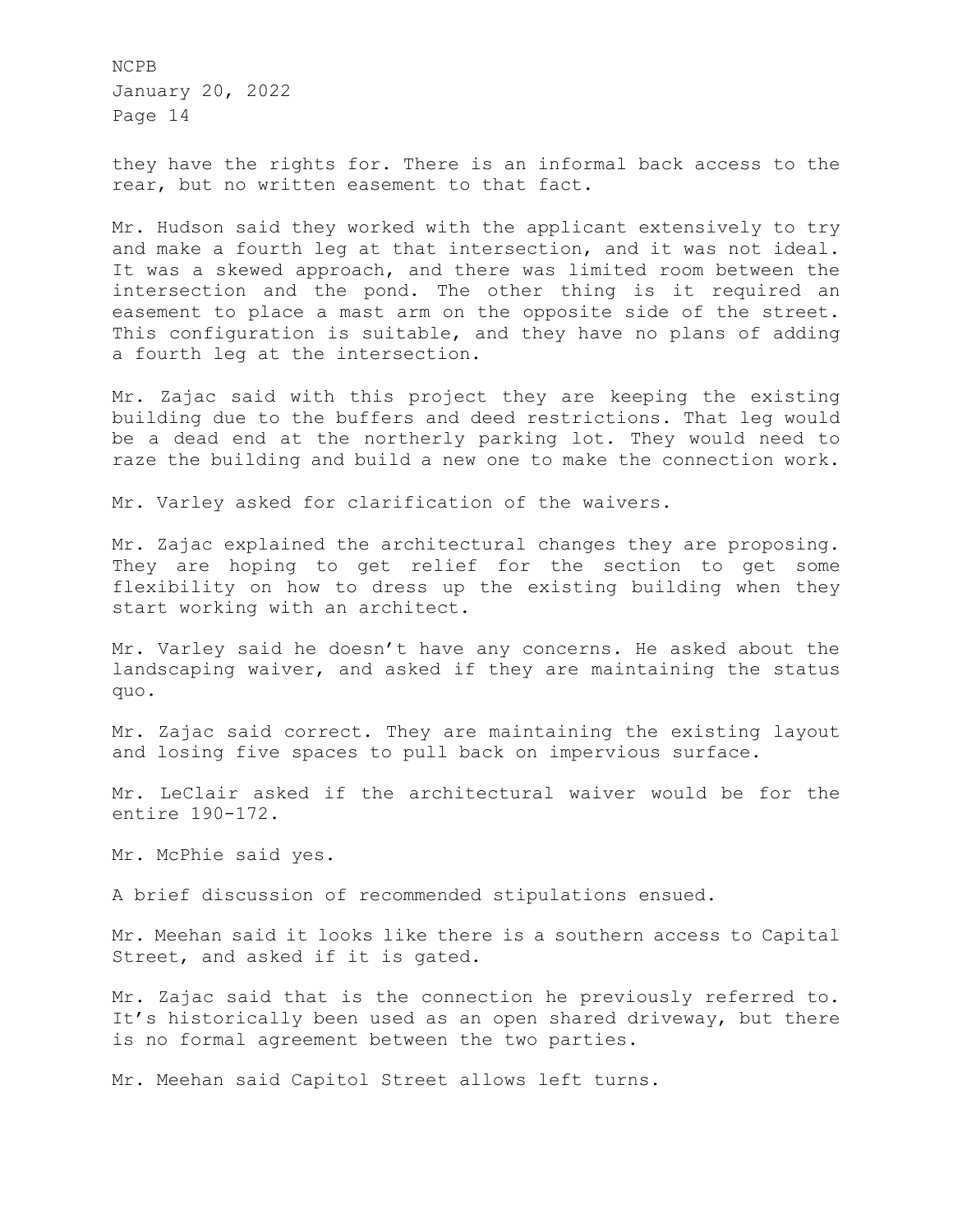Mr. Zajac said correct.

## **SPEAKING IN FAVOR**

None

### **SPEAKING IN OPPOSITION**

None

# **PUBLIC MEETING**

Mr. LeClair closed the public hearing and moved into the public meeting. He thinks this is a great use for the site, and would like to see the site developed into something of value.

Mr. Meehan said he was looking at the Master Plan and the section on retrofitting the corridor, and this seems like a slam dunk. This is great.

Mr. Varley said he is excited to see this development here. He would like to see more local restaurants in Nashua.

**MOTION** by Mr. Bollinger to approve New Business – Site Plan A21- 0292. It conforms to §190-146(D) with the following stipulations or waivers:

- 1. The request for a waiver of NRO § 190-279 (EE), which shows existing conditions, particularly offsite utilities, under Article XXXII, is granted, finding that the waiver will not be contrary to the spirit and intent of the regulation.
- 2. The request for a waiver of NRO § 190-172 for general architectural standards including entryways on all street frontage, is granted, finding that the waiver will not be contrary to the spirit and intent of the regulation.
- 3. The request for a waiver of NRO § 190-184 (D) (1), which requires a grassed median after 10 contiguous parking spaces, is granted, finding that the waiver will not be contrary to the spirit and intent of the regulation.
- 4. Any new easements will be submitted to Planning staff ahead of the Nashua Planning Board meeting for review by City Staff.
- 5. Prior to the Chair signing the plan, minor drafting corrections will be made.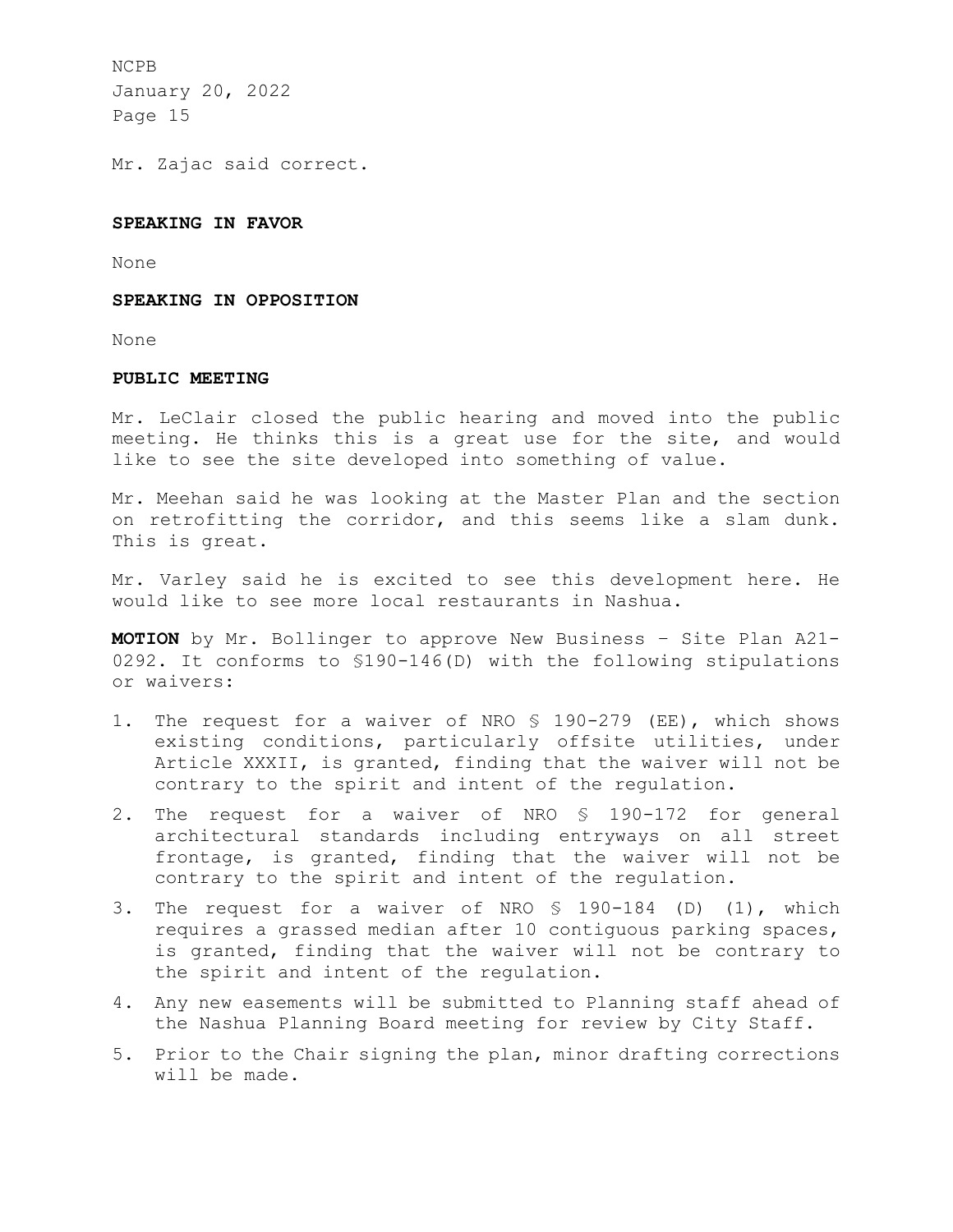- 6. Prior to the Chair signing the plan, all conditions from the Planning Board approval letter will be added to the cover page of the final mylar and five paper copies submitted to the City.
- 7. Prior to the Chair signing the plan, all comments in an e-mail from Joe Mendola, Street Construction Engineering, dated 1/14/2022 shall be addressed to the satisfaction of the Division of Public Works.
- 8. Prior to the Chair signing the plan, all comments and requests in an e-mail from Wayne Husband, Senior Traffic Engineer, dated 12/28/2021 shall be addressed to the satisfaction of the Division of Public Works. The applicant agrees to a \$19,400.00 Amherst Street Corridor fund contribution.
- 9. The applicant will work with planning staff to create an attractive exterior.
- 10. Prior to any work, a pre-construction meeting shall be held and a financial guarantee shall be approved.
- 11. Prior to the issuance of the Certificate of Occupancy, an asbuilt plan locating all driveways, utilities, and landscaping shall be completed by a professional New Hampshire licensed engineer or surveyor and submitted to Planning and Engineering Departments. The as-built plan shall include a certification by a NH licensed professional engineer that all construction was generally completed in accordance with the approved site plan and applicable regulations.
- 12. Prior to the issuance of the Certificate of Occupancy, all onsite improvements shall be substantially completed, provided that paving may be completed to base course and landscaping may be completed as seasonally permitted; and further provided that a financial guarantee will be required for any work remaining.

**SECONDED** by Mr. Meehan

## **MOTION CARRIED 7-0**

## **OTHER BUSINESS**

1. Review of tentative agenda to determine proposals of regional impact.

**MOTION** by Mr. Bollinger that there are no items of regional impact